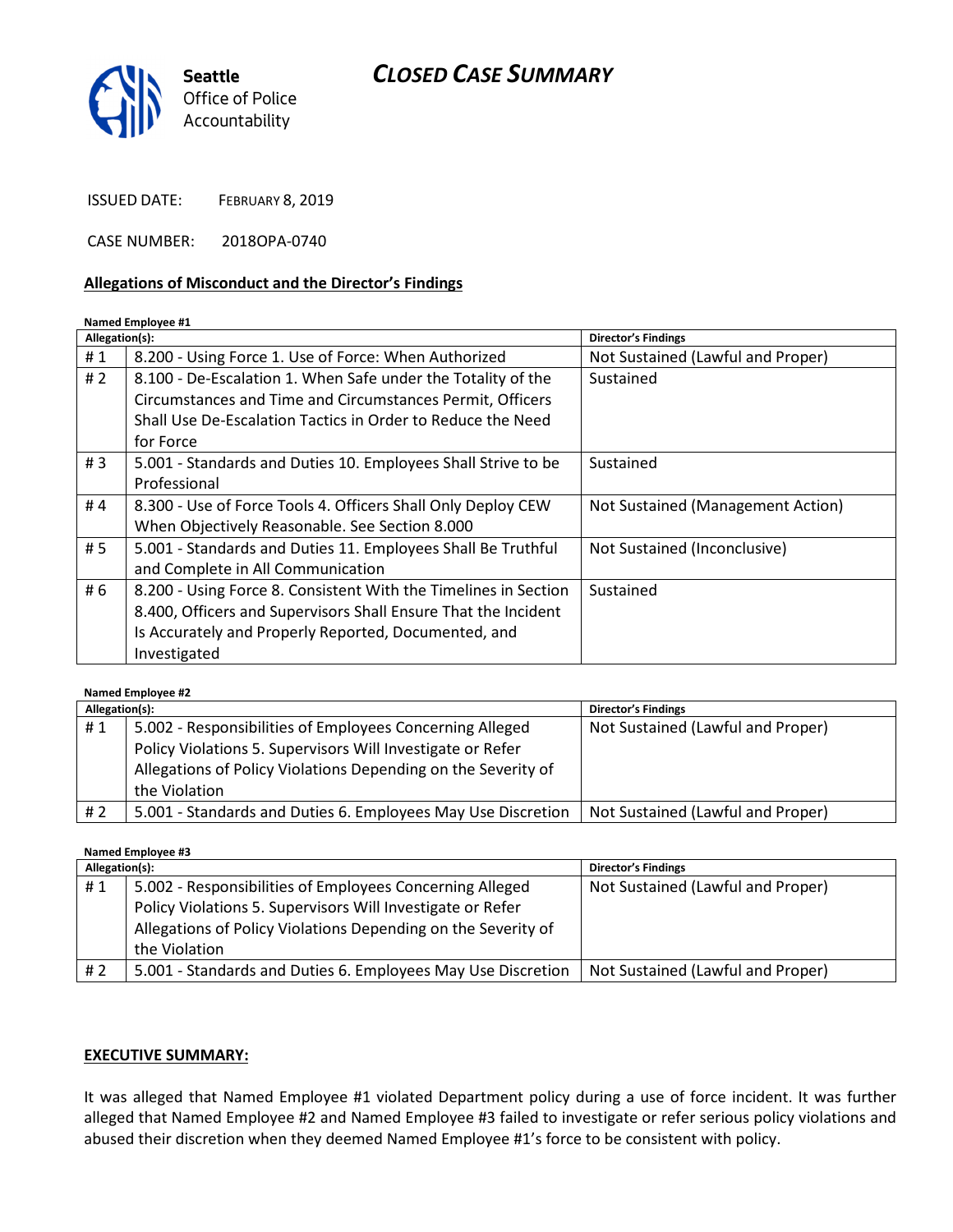

OPA CASE NUMBER: 2018OPA-0740

### ADMINISTRATIVE NOTE:

In the initial DCM, OPA recommended that Allegation #5, which concerned potential dishonesty on the Named Employees part, should be Sustained. The dishonesty in question related to the Named Employee's contention, both in his reporting and at his OPA interview, that he dropped rather than threw his Taser. At the discipline meeting, the Named Employee's chain of command, while recognizing that the Named Employee appeared to throw his Taser, asserted that the evidence was insufficient to establish that he engaged in dishonestly, rather than simply inaccurately or incompletely reported his actions. The chain of command argued that Allegation #3, which concerned the unprofessionalism of the act of throwing the Taser, and Allegation #6, which covered the inaccuracy of the Named Employee's reporting in this regard, sufficiently captured and held him accountable for his conduct.

After further consideration, and while OPA still has concerns regarding the Named Employee's truthfulness at his interview and in his paperwork, OPA agrees with the chain of command and amends its previous decision on this allegation from Sustained to Not Sustained – Inconclusive.

### SUMMARY OF INVESTIGATION:

### The Detention and Force Used

Named Employee #1 (NE#1) and his partner – referred to here as Witness Officer #1 (WO#1) – responded to a Trader Joe's grocery store in West Seattle regarding a suspicious circumstances call. They located an individual in the parking lot who was dressed in all black, wearing gloves, a black ski hat, and a backpack. They directed this individual – who was later identified as the Subject – to be seated. The Subject complied with that order. The officers asked the Subject what he was doing in the parking structure of the closed grocery store, asked why he had been looking into windows, and told him that his actions were suspicious. He told the officers that he was taking a "piss" and that his girlfriend was waiting for him in their car. WO#1 stayed with the Subject and gathered his personal information while NE#1 walked around the structure to investigate what had occurred. He engaged in a phone call with someone, who appeared to be a supervisor, and discussed the basis for the stop of the Subject. He told that other individual that he saw the Subject's girlfriend's car (a black Infiniti) and that she drove away when she saw the officers approach. NE#1 further told the other individual that, while he believed that he had sufficient reasonable suspicion supporting the stop, he did not believe that he had probable cause to arrest at that time.

NE#1 got off of the phone and returned to where the Subject and WO#1 were. NE#1 told the Subject that the grocery store had been the target of ongoing burglaries and that they had been watching the building each night. NE#1 told the Subject that he looked around and there was no urine anywhere. He further stated to the Subject: "I know you're fucking lying to me." The Subject denied that he was. He told NE#1 that he was about to urinate when the officers stopped him and that his girlfriend was still in the near vicinity waiting for him.

At around this time, radio dispatched that the Subject had an open warrant. After hearing the amount of the warrant, NE#1 said "oh shit" and walked back to where the Subject and WO#1 were. As NE#1 approached the Subject, WO#1 told the Subject to stand up. NE#1 then directed the Subject not to stand up and he remained seated. The officers each grabbed one of the Subject's arms and WO#1 then told the Subject: "You have a felony warrant." The Subject pulled his arms away from the officers and stood up. NE#1 stated to him: "I'll tase the shit out of you." NE#1 further stated: "I will fucking kill you, get the fuck down."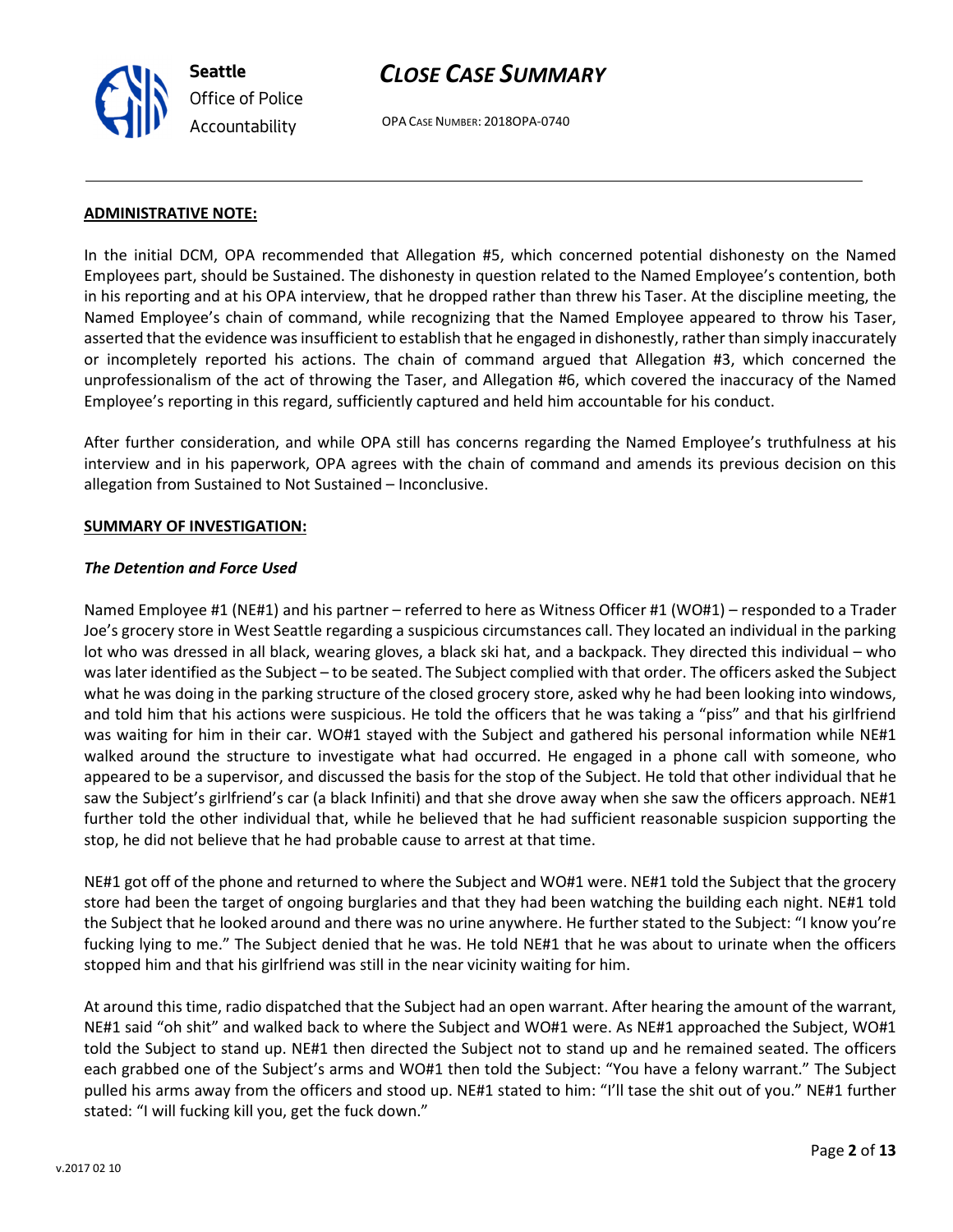OPA CASE NUMBER: 2018OPA-0740

The officers continued to try to hold the Subject's arms as he tried to pull away from them. Approximately nine seconds after the officers went hands on with the Subject, NE#1 struck him in the face with a closed fist. The Subject exclaimed: "Oh shit, Ok, ok, ok, dude your fucking punched my eye out." The Subject went down to his knees.

WO#1 directed the Subject to get onto the ground. He went down to his hands and knees. WO#1 told the Subject to get onto his stomach and he stood up. They continued to struggle and NE#1 stated: "I'm going to tase the shit out of you dude." Seconds later, NE#1 pulled out his Taser and said to the Subject: "Get on the ground or I am going to tase you, I'm gonna fucking tase you." NE#1 performed an arc warning with his Taser. At this point, NE#1 was beside the Subject, who was walking down the ramp to exit the parking structure. WO#1 was behind them. WO#1 grabbed onto the Subject's backpack and pulled it, causing him to fall to the ground. NE#1 called for the Seattle Fire Department (SFD) to respond to the scene to provide medical assistance. The Subject got back up and, when he turned to face NE#1, NE#1 tased him. The Subject said "oh shit" and ran forward several steps. NE#1 tased the Subject again and he then fell to the ground on his back. NE#1 again cycled the Taser while the Subject was on the ground and the Subject appeared to temporarily experience neuromuscular incapacitation (NMI). The Subject got up and began to run away from the officers. The officers ordered him to get back down and it appeared, from the video, that NE#1 attempted to tase the Subject one more time but it was unsuccessful.

The Subject ran across the street and away from the officers. NE#1, who was running after the Subject, threw his Taser at him. The Taser travelled approximately 10-20 feet into the middle of the street. The Subject's girlfriend drove her vehicle in his direction, the Subject got in, and they drove from the scene. NE#1 cancelled the call for SFD to respond to the scene, stating that "the Taser was ineffective."

After the Subject escaped, NE#1 and WO#1 discussed the case. NE#1 referenced a community member who may have witnessed the incident. He stated: "And this bitch up here been yelling fuck the police for the last half hour so that's been great." A supervisor responded to the scene. NE#1 described the force that he used. When the officers were asked whether they were hurt, they said that they were not. In response to that question, NE#1 further stated: "just our pride." During this conversation, NE#1 told his supervisor that he tased the Subject and, when his Taser was no longer operative, he threw it down and started chasing the Subject. NE#1 mentioned his Taser two additional times. He stated that he "dumped" it and then that he dropped the Taser in the street prior to giving chase to the Subject. He never told his supervisor that he threw the Taser. NE#1 also screened that he punched the Subject once. He told his supervisor that the Subject was fighting with him and WO#1; however, NE#1 did not contend that the Subject ever struck him or WO#2. The supervisor asked if there were any witnesses to the incident other than the officers. NE#1 answered non-verbally, but he responded in the negative. NE#1 did not affirmatively inform his supervisor about the female witness who he had referenced to WO#1 earlier.

## Force Reporting and Review

NE#1 and WO#1 completed use of force reports. In that report, NE#1 stated that he punched the Subject once in the face due to the Subject's ongoing physical resistance, which included the Subject swinging his arms and elbows back. He also described the tasing. When doing so, he referenced observing the Subject's girlfriend standing by the Infiniti, which had its trunk open and an orange glow coming from within. NE#1 wrote that he was concerned that the Subject was running towards his girlfriend, who was a possible accomplice, and towards the vehicle's truck, which could have



Seattle

Office of Police Accountability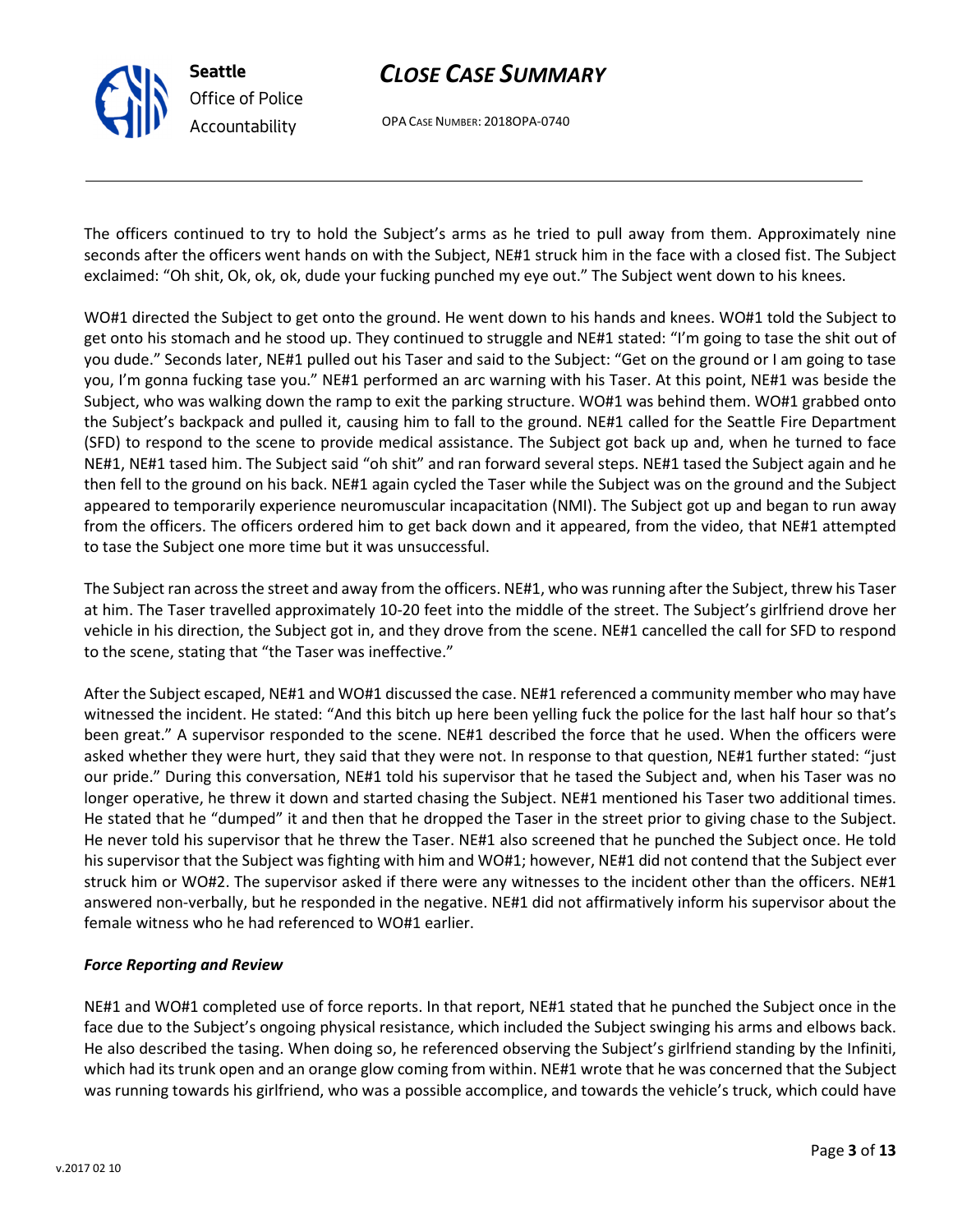

OPA CASE NUMBER: 2018OPA-0740

weapons therein. He provided this as the basis for why he was justified in tasing the Subject as he ran away. Lastly, NE#1 wrote that he "dropped" the Taser when he began chasing the Subject.

The force was reviewed by multiple supervisors in NE#1's chain of command. The Administrative Lieutenant, Named Employee #2 (NE#2), approved the force used by NE#1 as consistent with policy. With regard to the punch, she wrote that NE#1 "stated that he punched [the Subject] in an attempt to gain control and protect himself from [his] swinging elbow." NE#2 wrote the following with regard to the Taser applications:

> [The Subject] broke free and turned towards the parking exit where [NE#1] was standing. [The Subject] took a step toward [NE#1]. [NE#1] warned [the Subject] that he was going to tase him and initiated an arc warning. [The Subject] continued and did not comply. [NE#1] deployed his taser. This deployment was not effective and [NE#1] deployed another taser application as [the Subject] started to run down the sidewalk toward a waiting vehicle. [NE#1] stated that he could see the vehicle with the truck open and [the Subject's] girlfriend standing next to the car. [NE#1] stated that he deployed his second taser application to prevent [the Subject] from getting to the vehicle where there were possible weapons in the trunk.

NE#1's Lieutenant next evaluated the force. She found that it was inconsistent with policy. Specifically, she found that NE#1's Taser application was neither necessary nor proportional. She noted that, in a matter of seconds after the Subject pulled away from the officers, NE#1 "threatened to kill [the Subject] and used type one and type two force on a suspect who on ICV and BWV, appears to only be trying to get away." The Lieutenant noted that, when NE#1 punched the Subject, the Subject "has his arms spread out to his sides and is not fighting with the officers, he is bent over and trying to run away." The Lieutenant reasoned that there was "never any mention in [NE#1's] statement that [the Subject] is trying to assault him or his partner, just that he was swinging his arms and elbows back to overcome their grip while continuously moving forward because he is trying to run away. The ICV and BWV does not appear to show [the Subject] swinging his arms and/or elbows." She viewed this as evidence supporting the conclusion that the Taser application was not warranted under the facts of this case. As further evidence of this conclusion, the Lieutenant stated the following:

> [NE#2] then wrote in her review that when she asked [the Sergeant] where the hazard reports were for this incident, he replied that after talking to the officers he did not believe the reports were warranted because the officers told him [the Subject] was only resisting to get away and not intentionally attempting to assault them. There was no assault on an officer nor were there any threats made per [the Sergeant's] conversation with the officers. That statement contradicts the use of CEW per policy and the punch to the head may not be within policy either.

The Lieutenant noted that, at the time the Subject was fleeing from the officers, he was a fleeing felon, but not for a violent felony. The Lieutenant pointed out that, while Dispatch cautioned that the Subject was "armed and dangerous," the only information that the officers had about the open warrant was that it was for a narcotics offense. They did not know until after the incident that the warrant had a weapons possession component.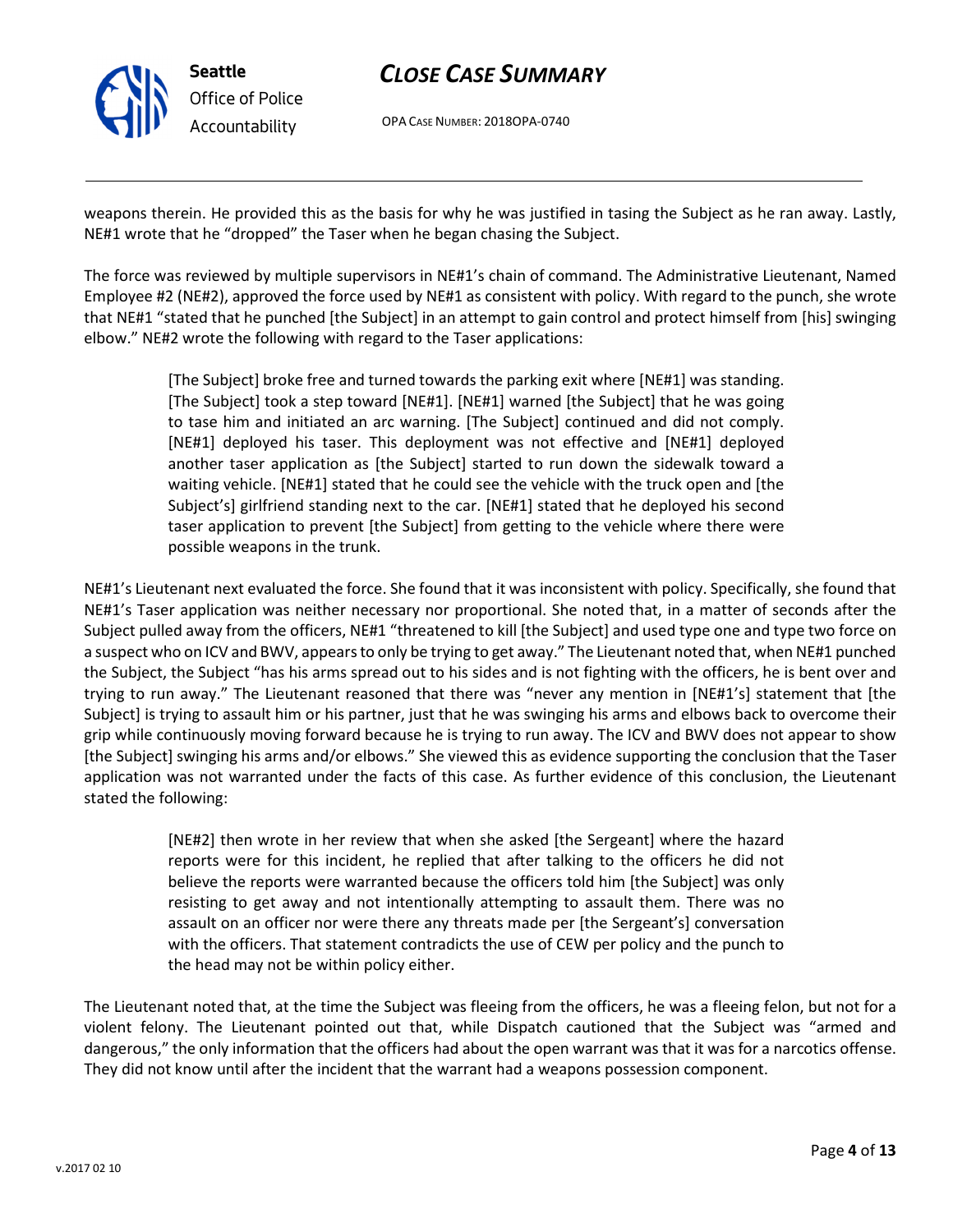

OPA CASE NUMBER: 2018OPA-0740

The Lieutenant called into question NE#1's assertion that he tased the Subject while he was running away due to NE#1's concern that the Subject was running towards the open trunk of the Infiniti. The Lieutenant stated that she observed the following from her review of the video:

> [The Subject] runs to the passenger side of the Infiniti, at which point on [NE#1's] BWV you can see a person standing outside the driver's side door, the trunk is closed and the brake lights flash in a manner that indicates the person standing outside the driver's side door has just unlocked the car doors with a FOB.

The Lieutenant also questioned why, if NE#1 was afraid of the possibility of weapons, he ran "right by the passenger side of the car." Based on the above, the Lieutenant concluded that NE#1's description of those events "does not appear to be entirely accurate."

The Acting Captain, Named Employee #3 (NE#3), disagreed with the Lieutenant's conclusions. Indeed, he sent her review back to her and asked her to reanalyze the Taser application. The Lieutenant did not change her view that this aspect of the force was contrary to policy. Regardless, NE#3 approved the force as consistent with policy. Concerning the punch, he wrote that: "[NE#1] uses a fist strike to the Suspect's face as the Suspect is swinging his arms and hit [WO#1] near her face and hit her glasses with an elbow." He found the punch appropriate to stop these purportedly assaultive actions on the Subject's part. With regard to his conclusion that the Taser application was appropriate, he wrote the following:

> Both of the officers sustained minor injuries in this fight with the Suspect. This fact might not have been realized by either officer at the time. However, The Suspect swinging his arms, pulling away from the officers, and running through the street could likely be considered to cause injury to himself, the pursuing officers, or innocent bystanders. There was a clear public safety requirement to apprehend this dangerous wanted felon. A second taser deployment was attempted with mixed results. The Suspect stumbles and is laying on the ground. If the taser was initially effective and caused him to stumble it was not adequate to cause NMI lockup for the entire 5 second cycle. The Suspect was able to get back up to his feet and run away…Where my opinion differs from [the Lieutenant's] is in judging the Suspect's actions as intentionally assaultive or recklessly aggressive. He is clearly physically resisting arrest, swinging his arms to break free, fighting to get away, and running towards the officer. Each officer was injured by the Suspect's actions whether he was trying to hurt them or not. The use of force policy is written as such to negate further injuries when trying to subdue somebody in a situation like this.

The incident was later reviewed by the Department's Force Review Board (FRB). The FRB reserved on opining as to whether the force was consistent with policy as OPA's investigation was already pending; however, the FRB did evaluate the involved officers' tactics and decision-making. The FRB identified multiple issues with the officers' handling of the incident. Among what the FRB found included the following: the officers did not request additional units for containment prior to contacting the Subject; NE#1 left WO#1 alone twice with the Subject and had no line of sight on either occasion; the officers did not frisk the Subject at the time of the detention, even though they believed that he was engaged in an active burglary and he had a backpack and "bulky" clothing; the officers permitted the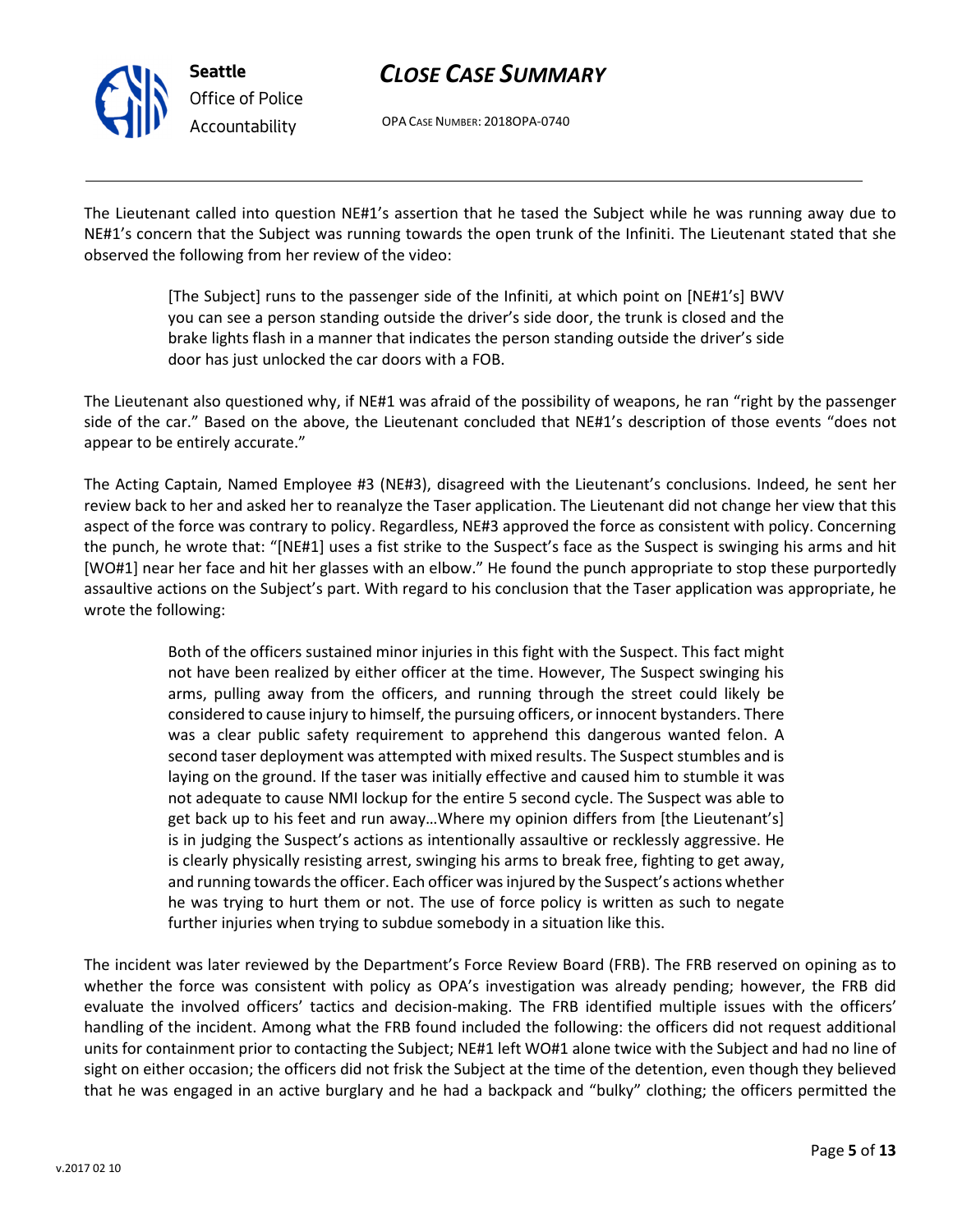

# CLOSE CASE SUMMARY

OPA CASE NUMBER: 2018OPA-0740

Subject to sit up, rather than placing him in the prone position; and they used poor team tactics and failed to communicate regarding how they were going to take the Subject into custody.

The Lieutenant forwarded this matter to OPA and this investigation ensued. OPA reviewed the documentation from the underlying incident, the Department video, and interviewed NE#1, WO#1, and a number of other witness officers.

### ANALYSIS AND CONCLUSIONS:

### Named Employee #1 - Allegations #1 8.200 - Using Force 1. Use of Force: When Authorized

SPD Policy 8.200(1) requires that force used by officers be reasonable, necessary and proportional. Whether force is reasonable depends "on the totality of the circumstances" known to the officers at the time of the force and must be balanced against "the rights of the subject, in light of the circumstances surrounding the event." (SPD Policy 8.200(1).) The policy lists a number of factors that should be weighed when evaluating reasonableness. (See id.) Force is necessary where "no reasonably effective alternative appears to exist, and only then to the degree which is reasonable to effect a lawful purpose." (Id.) Lastly, the force used must be proportional to the threat posed to the officer. (Id.)

First, with regard to reasonableness, while none of the below factors are dispositive, I find that the majority of the factors weigh in favor of a finding that the force was within policy.

- Severity of the Offense: At the time of the force, NE#1 believed that the Subject was potentially involved in a burglary. Moreover, NE#1 knew that the Subject had a felony warrant for narcotics offenses, but, as discussed by the Lieutenant, was not aware that he was also wanted for weapons possession. In addition, NE#1 was informed by dispatch that the Subject was "armed and dangerous."
- The Level of Threat or Resistance and the Conduct of the Subject: At the time the force was used, the Subject was physically resisting the officers. While it is unclear whether he was swinging his arms and elbows as NE#1 described and while there is no evidence that he physically struck or harmed either officer, the Complainant was acting aggressively towards them. Moreover, the Subject resisted several attempts by the officers to take him into custody, pulling from them, walking away, and ultimately fleeing. While the Subject did appear to have his arms spread and on the floor when he was punched by NE#1 and while he had his right hand up at the time the arc test was effectuated, he was clearly non-compliant. Moreover, the incident unfolded very quickly and it is very likely that NE#1 perceived this as one continuous incidence of resistive behavior.
- **Potential Threat to the Community**: There was no apparent threat to the community at the time the force was used. NE#1 contacted the Subject in a business parking structure after hours. No community members except for the Subject's girlfriend could be observed in the near vicinity.
- Potential of Injury to Bystanders and Officers: As explained above, there was no actual risk of harm to bystanders. There was the risk of potential of injury to the officers; however, some of this risk was caused by the officers' tactical errors.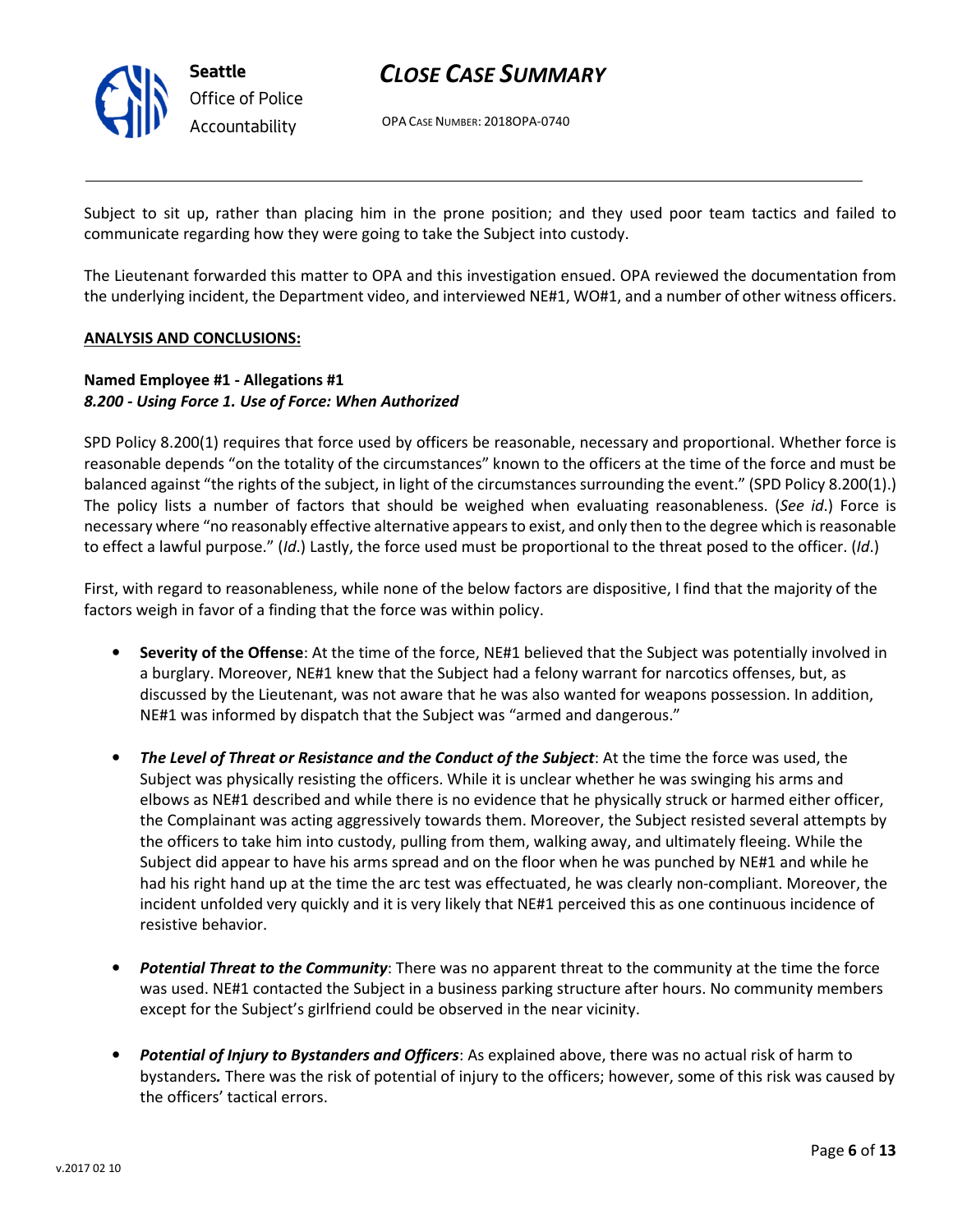OPA CASE NUMBER: 2018OPA-0740

- The Risk or Apparent Attempt by the Subject to Escape: The Subject clearly attempted to escape on multiple occasions and did, in fact, successfully flee from the scene. This was the case even though the Subject was walking away from them at the inception of the incident and was not running. Moreover, the officers knew that the Subject's girlfriend was in the near vicinity with a vehicle and that the vehicle could be used as a mechanism for escape.
- The Time Available to the Officer to Make a Decision: The entirety of the incident, from when NE#1 initially went hands on to when the Subject escaped after the last Taser application, was just over one minute (01:02) The time that elapsed from hands on to the punch and hands on to the first Taser application were approximately 10 seconds and approximately 40 seconds, respectively. The time that elapsed between the two Taser applications was less than 10 seconds.
- The Availability of Other Resources: As discussed more fully herein, both officers made a number of tactical errors during the inception of this incident. Most notably, these included their failure to call for additional units to assist them and their use of poor team tactics and communication. These resulted in an increased need to use a higher level of force. This factor weighs against a finding of reasonableness.
- **The Training and Experience of the Officer**: NE#1 has had substantial training on using a Taser and concerning the use of defensive tactics on resisting individuals.
- The Subject's Proximity to or Access to Weapons: There was no direct evidence that the Subject was armed. However, dispatch did indicate that he was "armed and dangerous." He was wearing all black and appeared to have been engaging in or attempting to commit a burglary. The Department trains its officers to approach burglary subjects as potentially armed. Moreover, the Complainant had a backpack on that could have contained weapons. It was a tactical error to not frisk the Complainant and take the backpack away from him at the time of the detention; however, this does not, by itself, cause this factor to not weigh in favor of reasonableness.

I further note that under the policy, itself, a Taser application is objectively reasonable: "when public safety interests dictate that a subject needs to be taken into custody and the level of resistance presented by the subject is (1) likely to cause injury to the officer; or (2) if hands-on control tactics or other force options would be likely to cause greater injury to the subject than the use of CEW." As discussed in several other investigations, OPA believes that this prong of the policy is way too broad; however, it has not been changed by the Department and is the operative rule. Under this policy, it is hard to see how this Taser application – or, for that matter, any application – is unreasonable.

Lastly, I reach this decision even though I note that NE#1's recounting of the incident both to his supervisor and in his report, as well as his rationale for the force, were, at least in part, inaccurate and unsupported by the record. For example, while NE#1 claimed that his second Taser application was justified because the Subject was running towards the open trunk of the Infiniti, this was not actually borne out by the video evidence. However, this does not prevent a finding of reasonableness given the totality of the circumstances.



Seattle

Office of Police Accountability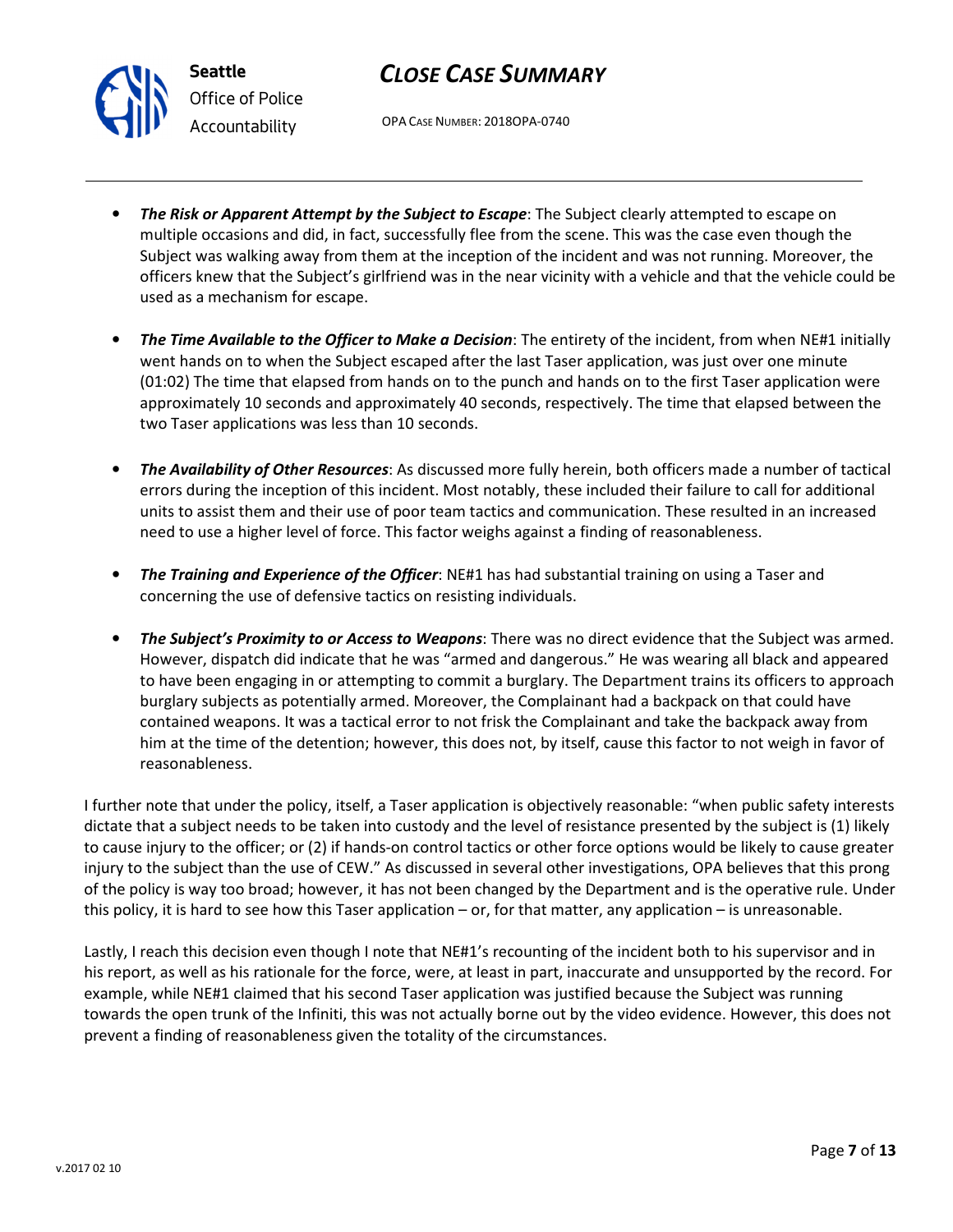# CLOSE CASE SUMMARY

OPA CASE NUMBER: 2018OPA-0740

### Necessary Factor

With regard to whether the force was necessary, I find that the force was needed to effectuate the lawful purpose of taking the Subject into custody. Moreover, given the situation that NE#1 placed himself in given his tactics and decision-making, I find that NE#1 reasonably believed that he had no reasonable alternative to that force. OPA's concerns regarding NE#1 putting himself in the place to use this force is addressed in the context of de-escalation. However, once the situation was upon him, the force used was necessary.

### Proportionality Factor

As with reasonableness and necessity, NE#1's approach to this situation and failure to properly de-escalate increased the need to use force. It further created a scenario where he was required to use a higher level of force. However, given the resistance that he faced at the time and given the permissive language of the policy, I find that this force was proportional. Notably, the Subject was physically resisting, was not complying with the officers, and was indisputably trying to flee the scene.

For these reasons, and while I have significant reservations concerning both the force used by NE#1 and the Taser policy, I recommend that this allegation be Not Sustained – Lawful and Proper.

### Recommended Finding: Not Sustained (Lawful and Proper)

#### Named Employee #1 - Allegation #2

## 8.100 - De-Escalation 1. When Safe under the Totality of the Circumstances and Time and Circumstances Permit, Officers Shall Use De-Escalation Tactics in Order to Reduce the Need for Force

"De-escalation tactics and techniques are actions used by officers, when safe and without compromising law enforcement priorities, that seek to minimize the likelihood of the need to use force during an incident and increase the likelihood of voluntary compliance." (SPD Policy 8.100-POL-1.)

The policy further instructs that: "When safe and feasible under the totality of circumstances, officers shall attempt to slow down or stabilize the situation so that more time, options and resources are available for incident resolution." (Id.) Officers are also required, "when time and circumstances permit," to "consider whether a subject's lack of compliance is a deliberate attempt to resist or an inability to comply based on factors" such as "mental impairment...drug interaction...[and/or] behavioral crisis." (Id.) These mental and behavioral factors should be balanced by the officer against the facts of the incident "when deciding which tactical options are the most appropriate to bring the situation to a safe resolution." (Id.)

The policy gives several examples of de-escalation, which include: mitigating the immediacy of the threat to give officers time to use extra resources and to call more officers or specialty units; and increasing the number of officers on scene to thus increase the ability to use less force. (Id.) Other examples of de-escalation include, but are not limited to:

- Placing barriers between an uncooperative subject and officers;
- Containing the threat;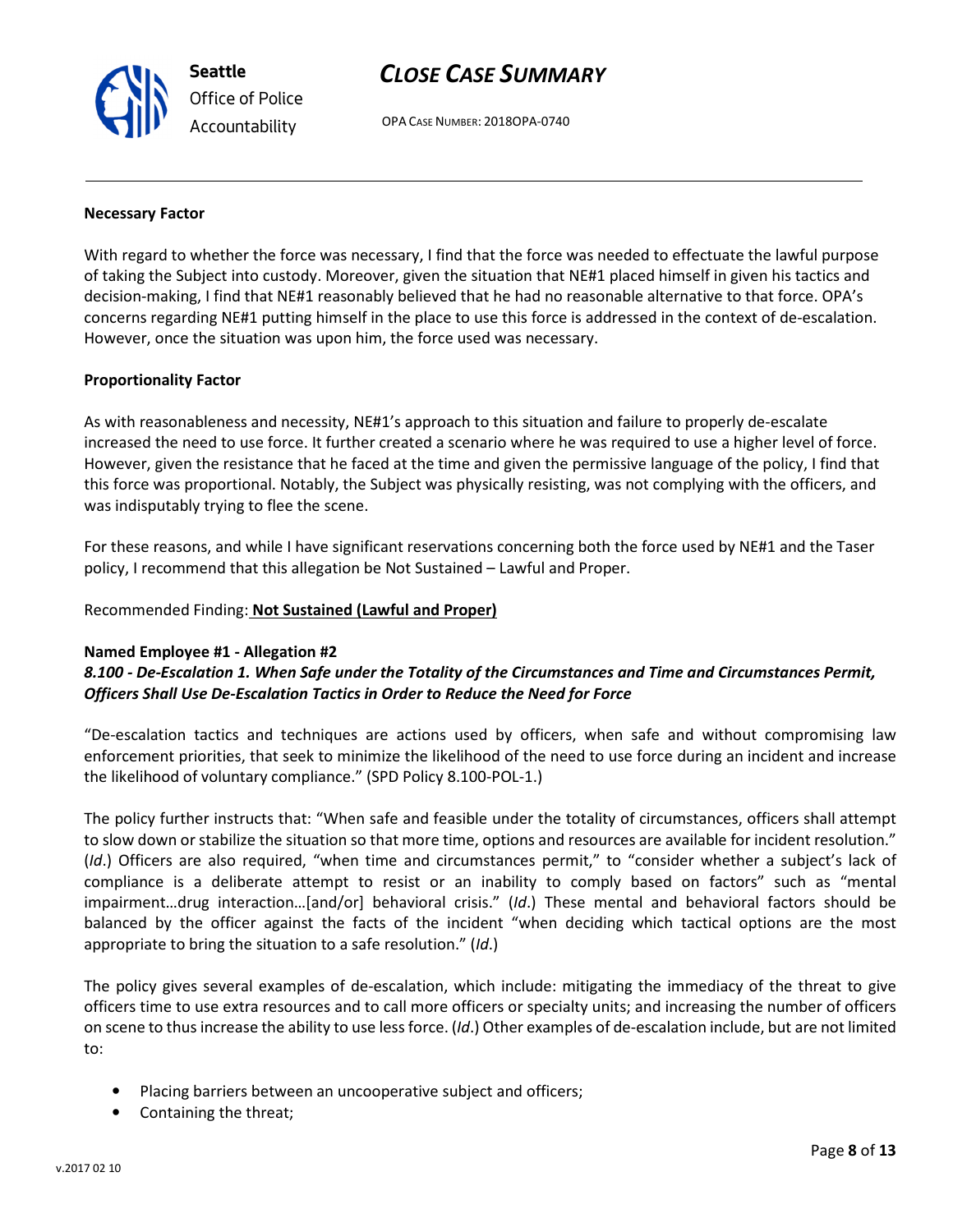

OPA CASE NUMBER: 2018OPA-0740

- Decreasing exposure to the potential threat by using distance, cover and concealment;
- Avoidance of physical confrontation unless immediately necessary to protect someone or stop dangerous behavior;
- Using verbal techniques, such as "Listen and Explain with Equity and Dignity" (LEED) to calm an agitated subject and promote rational decision making;
- Calling extra resources, including CIT officers and officers equipped with less-lethal tools; and
- Using "any other tactics and approaches that attempt to achieve law enforcement objectives by gaining the compliance of the subject.

(Id.) De-escalation is inarguably a crucial component of the Department's obligations under the Consent Decree; however, it is not purposed to act as an absolute bar to enforcing the law when necessary. That being said, where officers fail to fully de-escalate and instead act in a manner that increases the need for force and the level of force used, such conduct is inconsistent with the Department's policy and expectations.

Based on OPA's review of the evidence – most notably, the Department video, OPA concludes that NE#1 failed to sufficiently de-escalate prior to using force.

First, NE#1 failed to call other resources to the scene in order to assist with taking the Subject into custody. NE#1 had time to do so but, instead, made the decision to go hands on with only WO#1 present. Along these lines, NE#1 failed to take any steps to contain the threat and to use time, distance, and shielding.

Second, the officers used poor team tactics and failed to communicate regarding how they were going to take the Subject into custody. Instead, NE#1 approached the Subject and, without engaging in any planning with WO#1, grabbed the Subject's arm. WO#1 then told the Subject that he had an open warrant and, virtually immediately thereafter, he pulled away from the officers and began looking for an avenue of escape. Better planning and coordinated tactics could have prevented this and could have significantly lessened the need to use high-level force.

Third, NE#1's language was immediately escalating. For example, nearly immediately after grabbing the Subject's arms, NE#1 yelled: "I'll tase the shit out of you" and "I will fucking kill you, get the fuck down." This caused the situation to be more fraught rather than de-escalating it.

NE#1's suboptimal tactics and decision-making, which were outlined fully by the FRB, directly contributed to the need to use force and the high level of force that was used. He failed to fully apply the de-escalation tools that officers are trained on and expected to use by the Department. As such, I recommend that this allegation be Sustained.

Recommended Finding: Sustained

## Named Employee #1 - Allegation #3 5.001 - Standards and Duties 10. Employees Shall Strive to be Professional

SPD Policy 5.001-POL-10 requires that SPD employees "strive to be professional at all times." The policy further instructs that "employees may not engage in behavior that undermines public trust in the Department, the officer, or other officers." (SPD Policy 5.001-POL-10.) The policy further states the following: "Any time employees represent the Department or identify themselves as police officers or Department employees, they will not use profanity directed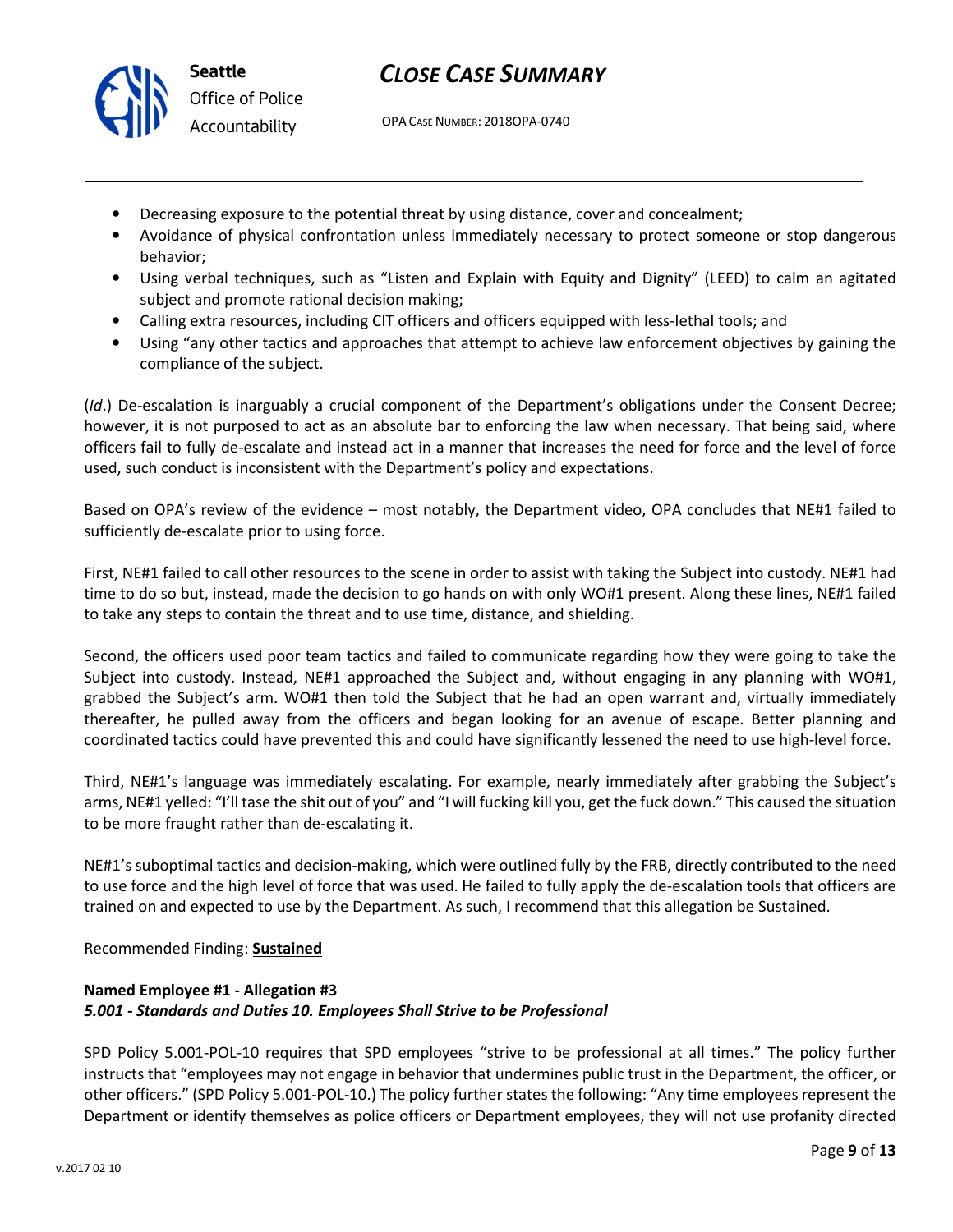

# CLOSE CASE SUMMARY

OPA CASE NUMBER: 2018OPA-0740

as an insult or any language that is derogatory, contemptuous, or disrespectful toward any person." (Id.) Lastly, the policy instructs Department employees to "avoid unnecessary escalation of events even if those events do not end in reportable uses of force." (Id.)

Based on OPA's review of the video, NE#1 was unprofessional in a number of respects. First, his use of excessive profanity towards the Subject was inappropriate. During the incident, NE#1 made the following statements: "I'll tase the shit out of you"; "I will fucking kill you, get the fuck down"; "I'm going to tase the shit out of you dude"; and "get on the ground or I am going to tase you, I'm gonna fucking tase you." Of particular concern is the statement that NE#1 was going to "fucking kill" the Subject. While isolated profanity, particularly that used in connection with a highintensity incident, has been deemed acceptable by OPA and the Department, the profanity used here was beyond that scope and, thus, impermissible.

Second, NE#1's statement concerning the female witness to the incident was also unprofessional. Specifically, NE#1 stated the following: "And this bitch up here been yelling fuck the police for the last half hour so that's been great." While this insulting and pejorative statement was not made in the direct presence of the witness, it was clearly captured on Department video and is, thus, publicly available. Again, as with the profanity discussed above, this statement was inappropriate and impermissible.

Third, NE#1 acted unprofessionally when he threw his Taser across the street in the direction of the fleeing Subject. As a starting point, this could have damaged Department equipment. Moreover, it suggested that NE#1 lost control of his emotions at that time and acted purely out of anger and frustration towards the escaping Subject. This is simply inconsistent with the standard of conduct expected from SPD officers.

For the above reasons, I recommend that this allegation be Sustained.

Recommended Finding: Sustained

## Named Employee #1 - Allegations #4

## 8.300 - Use of Force Tools 4. Officers Shall Only Deploy CEW When Objectively Reasonable. See Section 8.000

SPD Policy 8.300-POL-4 governs when the use of a Taser is objectively reasonable. The policy provides two possible scenarios: "when a subject causes an immediate threat of harm to any person"; or "when public safety interests dictate that a subject needs to be taken into custody and the level of resistance presented by the subject is (1) likely to cause injury to the officer; or (2) if hands-on control tactics or other force options would be likely to cause greater injury to the subject than the use of CEW."

As discussed above, I have concerns with the Taser application in this case; however, I find that it was consistent with Department policy and training. This is primarily due to the fact that the second prong of the above policy is so broad that it functionally results in virtually any Taser application being deemed objectively reasonable. This concern has informed Management Action Recommendations in several other OPA investigations. OPA renews those Management Action Recommendations here and again urges the Department to revisit this policy.

• Management Action Recommendation: OPA renews the Management Action Recommendations set forth in OPA cases 2017OPA-0318, 2018OPA-0061, and 2018OPA-0872. OPA again requests that the Department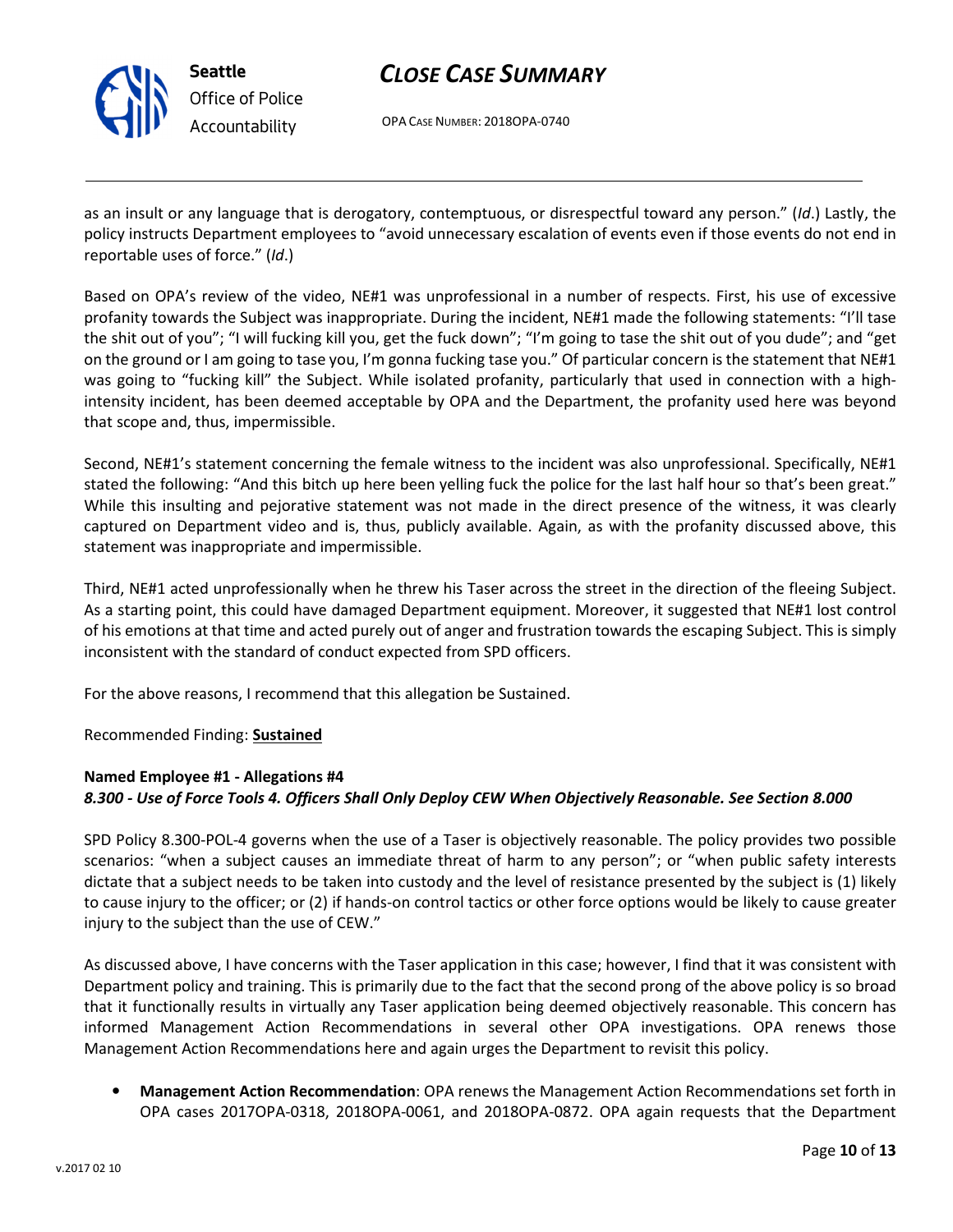

## CLOSE CASE SUMMARY

OPA CASE NUMBER: 2018OPA-0740

consider revising SPD Policy 8.300-POL-4 and, specifically, the second prong of the policy concerning when a Taser application is objectively reasonable.

Recommended Finding: Not Sustained (Management Action)

## Named Employee #1 - Allegation #5 5.001 - Standards and Duties 11. Employees Shall Be Truthful and Complete in All Communication

SPD Policy 5.001-POL-11 requires Department employees to be truthful and complete in all communications.

OPA's investigation yielded the conclusion that NE#1's account of this incident was inaccurate in multiple respects. Most notably, the video did not support his assertion that, at the time of the second Taser application, the Subject was running towards the open trunk of the Infiniti. To the contrary, not only was the trunk not visible from where NE#1 was positioned, but also the trunk was not open at that time. At best, this is simply a significant inaccuracy due to the high-stress nature of the incident. At worst, NE#1 fabricated this information to create a justification for why his Taser application to the fleeing Subject was appropriate. As another example, when his supervisor asked him whether there were any other witnesses to the incident, NE#1 appeared to respond in the negative. However, just moments before, he referenced a civilian witness, who he referred to as "this bitch." Again, while potentially innocent, this omission also could have plausibly constituted deliberate dishonesty.

Moreover, OPA had significant concerns with one specific aspect of NE#1's account. The video established that, at the time the Subject fled from NE#1, NE#1 threw his Taser into the street and in the Subject's general direction. However, when screening this incident with his supervisor, NE#1 stated that, when his Taser was no longer operative, he threw it down and started chasing the Subject. NE#1 mentioned his Taser two additional times. He stated that he "dumped" it and then that he dropped the Taser in the street prior to giving chase to the Subject. He never told his supervisor that he threw the Taser. Moreover, in his report, he again reported that he "dropped" his Taser.

NE#1 repeated and then modified this account at his OPA interview. He told OPA that he was engaging in "athletic maneuvers" and that the Taser dropped from his hand. Presumably, this means that the Taser then flew approximately 10-20 feet all on its own power. NE#1 then stated that he may have unintentionally thrown his Taser. NE#1 ultimately could not explain this discrepancy and stated that he wrote the report from memory without the benefit of first watching his BWV.

I find that NE#1's accounts are implausible and are clearly inaccurate. I note that, in the initial DCM for this case, OPA found that NE#1 was deliberately and materially dishonest and recommended that this allegation be Sustained. In this respect, OPA wrote the following: "I further find that NE#1 fabricated this account in order to avoid responsibility for throwing his Department Taser, apparently in anger, across the street. This dishonesty was material as it went directly to NE#1 professionalism or lack thereof during this incident."

However, at the discipline meeting in this matter, the chain of command disagreed with this finding and contended that the available evidence was insufficient to establish that NE#1 was intentionally and materially dishonest. While I maintain significant concerns regarding NE#1's truthfulness, I agree with the chain of command's assertions and supporting reasoning, which are detailed more fully above. Given this, I change my finding on this allegation from Sustained to Not Sustained – Inconclusive.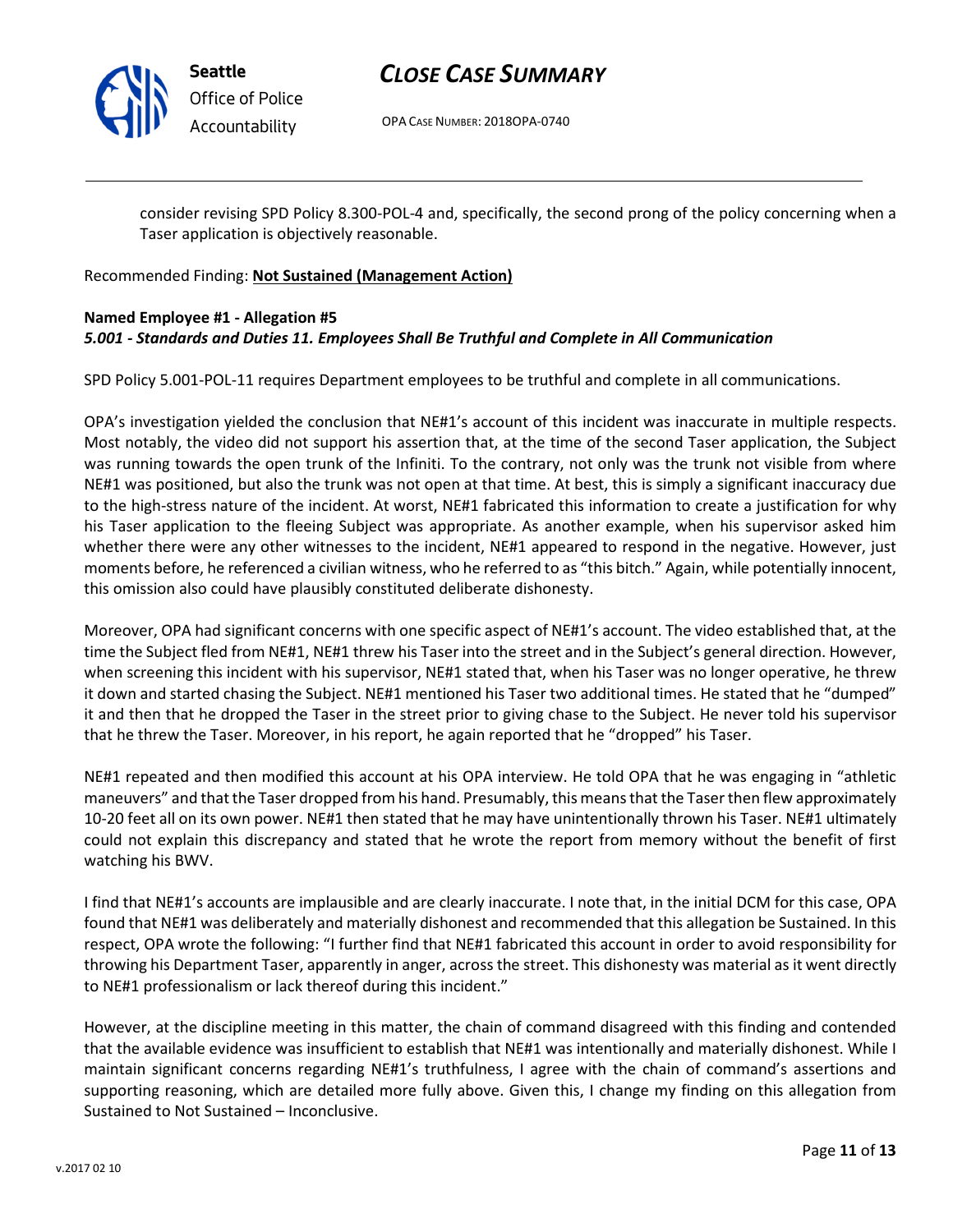

OPA CASE NUMBER: 2018OPA-0740

Recommended Finding: Not Sustained (Inconclusive)

### Named Employee #1 - Allegation #6

8.200 - Using Force 8. Consistent With the Timelines in Section 8.400, Officers and Supervisors Shall Ensure That the Incident Is Accurately and Properly Reported, Documented, and Investigated

SPD Policy 8.200-POL-8 requires that officers and supervisors ensure that a force incident is accurately and properly reported, documented and investigated. It was alleged that NE#1 violated this policy when he inaccurately reported multiple aspects of the facts and circumstances surrounding the force that he used.

As discussed above, I find that NE#1's reporting of this incident was inaccurate in a number of respects. First, there was insufficient evidence to establish that the Subject was swinging his arms and elbows back at the time or before NE#1 struck him. Notably, at the time of the punch, the Subject's arms appeared to be spread with his hands on the ground. Second, the BWV undercuts NE#1's contention that he saw the Subject running towards the open trunk of the Infiniti. As a starting point, the Infiniti could not even be clearly seen from NE#1's vantage point at the time of the tasing. Moreover, the trunk was not open. As articulated by the Lieutenant, NE#1's account in this regard was clearly inaccurate. Third, NE#1 did not "drop" his Taser, as he claimed in his report. To the contrary, he threw it across the street. This was also clearly inaccurate.

NE#1 has the obligation to accurately report his force. This is particularly the case when he used the high level of force he applied here. His failure to do so constituted a violation of policy and I recommend that this allegation be Sustained.

### Recommended Finding: Sustained

#### Named Employee #2 - Allegations #1

### 5.002 - Responsibilities of Employees Concerning Alleged Policy Violations 5. Supervisors Will Investigate or Refer Allegations of Policy Violations Depending on the Severity of the Violation

SPD Policy 5.002-POL-5 requires supervisors who become aware of a potential policy violation to investigate or refer the allegations depending on their severity. Minor allegations of misconduct may be investigated by a supervisor, while allegations of serious misconduct – such as the use of excessive force – must be referred to OPA. (SPD Policy 5.002-POL-5.)

In evaluating this case, OPA believed that the question of whether the force NE#1 used was consistent with policy was a close call. However, and primarily due to the breadth and permissiveness of SPD Policy 8.300-POL-4, OPA ultimately found that the force was reasonable, necessary, and proportional. As such, OPA does not believe that NE#2 and NE#3 violated policy when they failed to refer NE#1's force to OPA.

OPA's decision in this regard should not be construed to be, in any way, critical of the Lieutenant's decision to refer this matter to OPA. The issues she identified, as well as the discrepancies in NE#1's statements, were legitimate. Her review was thorough, critical, and exactly what OPA and the Department expects from supervisors.